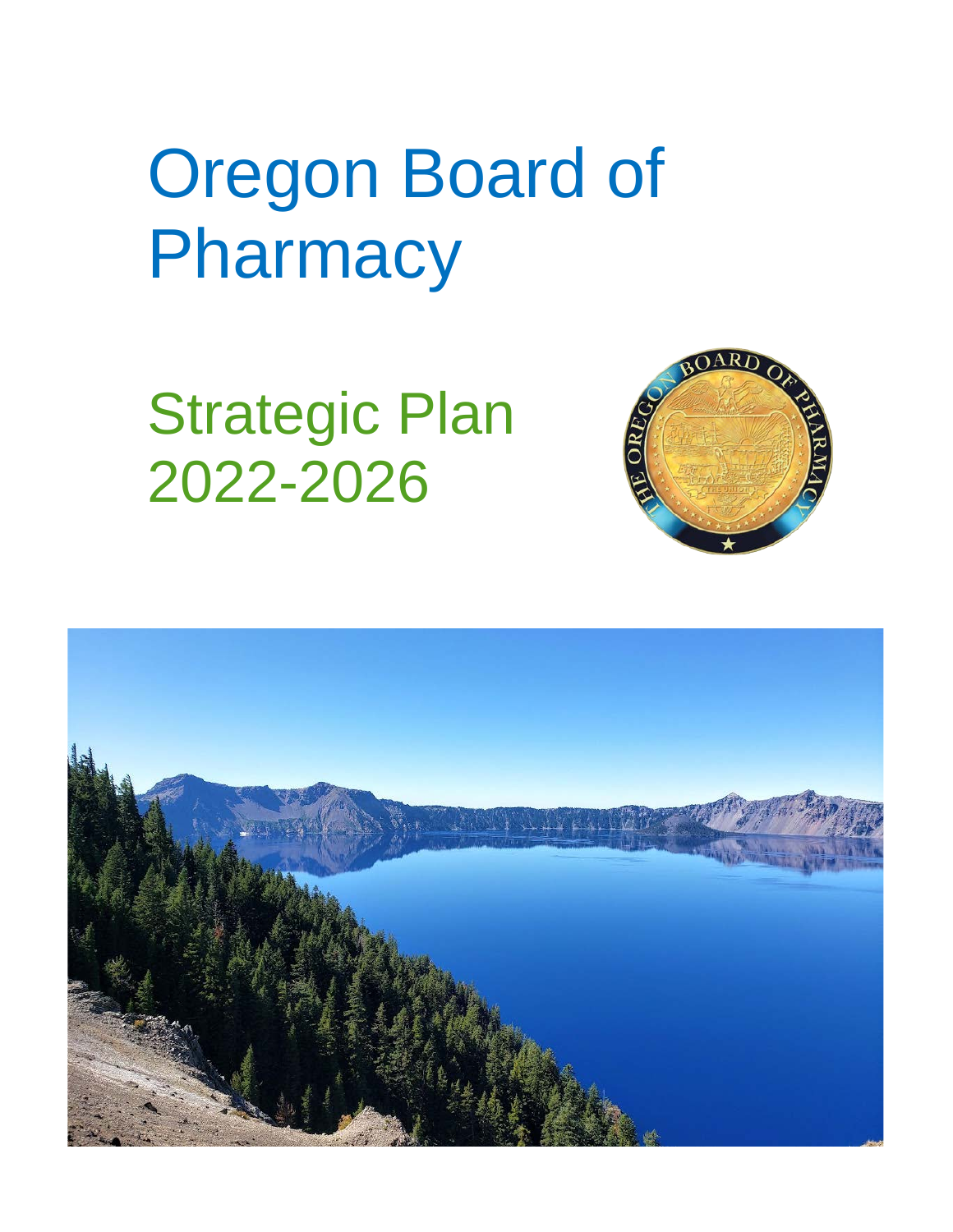THIS PAGE INTENTIONALLY LEFT BLANK

Oregon Board of Pharmacy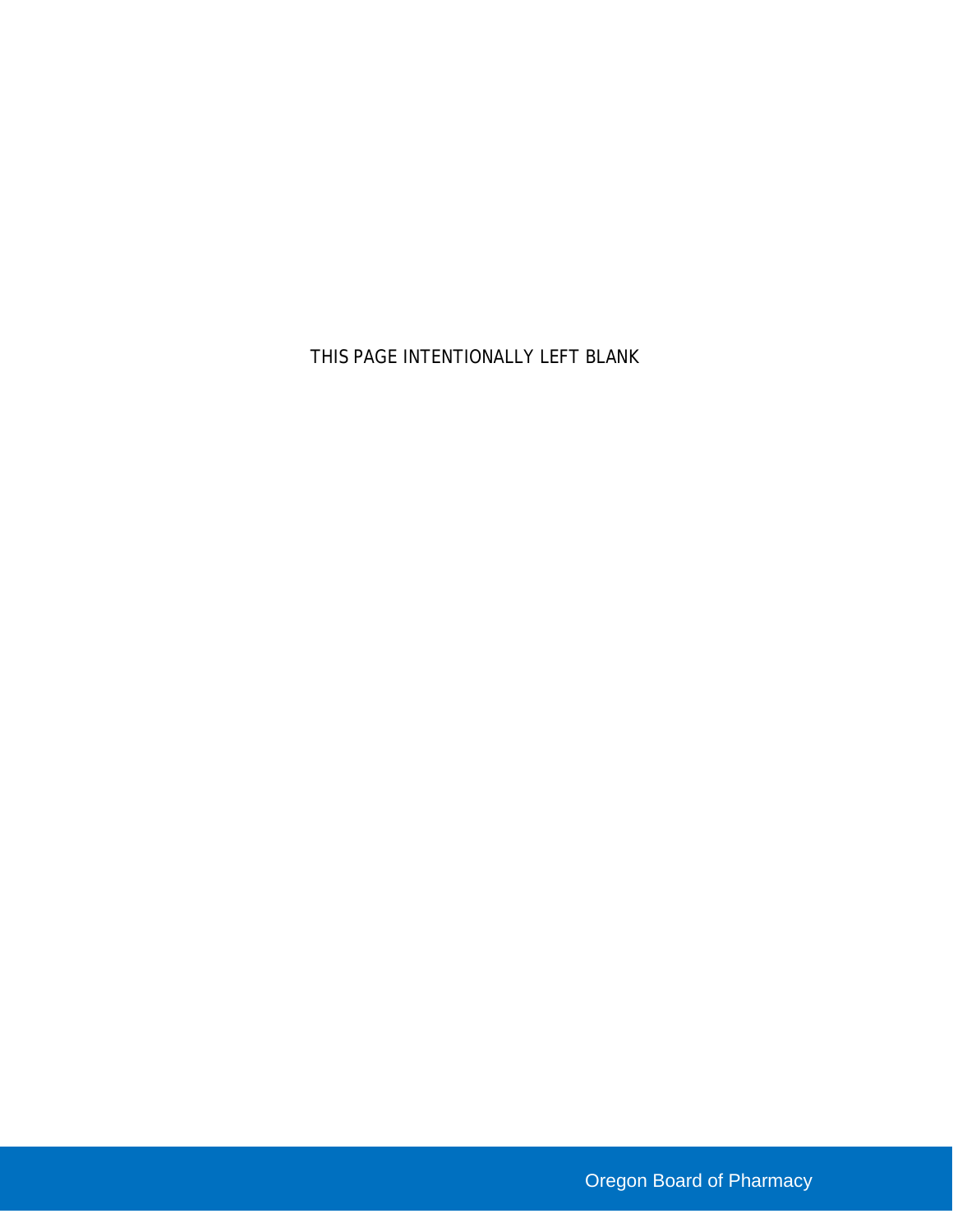# *CONTENTS*

| <b>INTRODUCTION: Letter from Joe Schnabel, Executive Director</b> | $\overline{2}$ |
|-------------------------------------------------------------------|----------------|
| <b>OUR PURPOSE: Mission, Vision and Values</b>                    | 3              |
| <b>PHARMACY STRATEGIC LANDSCAPE</b>                               | 4              |
| <b>STRATEGIC PRIORITIES:</b>                                      |                |
| Overview                                                          | 5              |
| <b>Technicians</b>                                                | 6              |
| Technology                                                        | $\overline{7}$ |
| Licensing and Registration                                        | 8              |
| Regulation                                                        | 9              |
| Communication                                                     | 10             |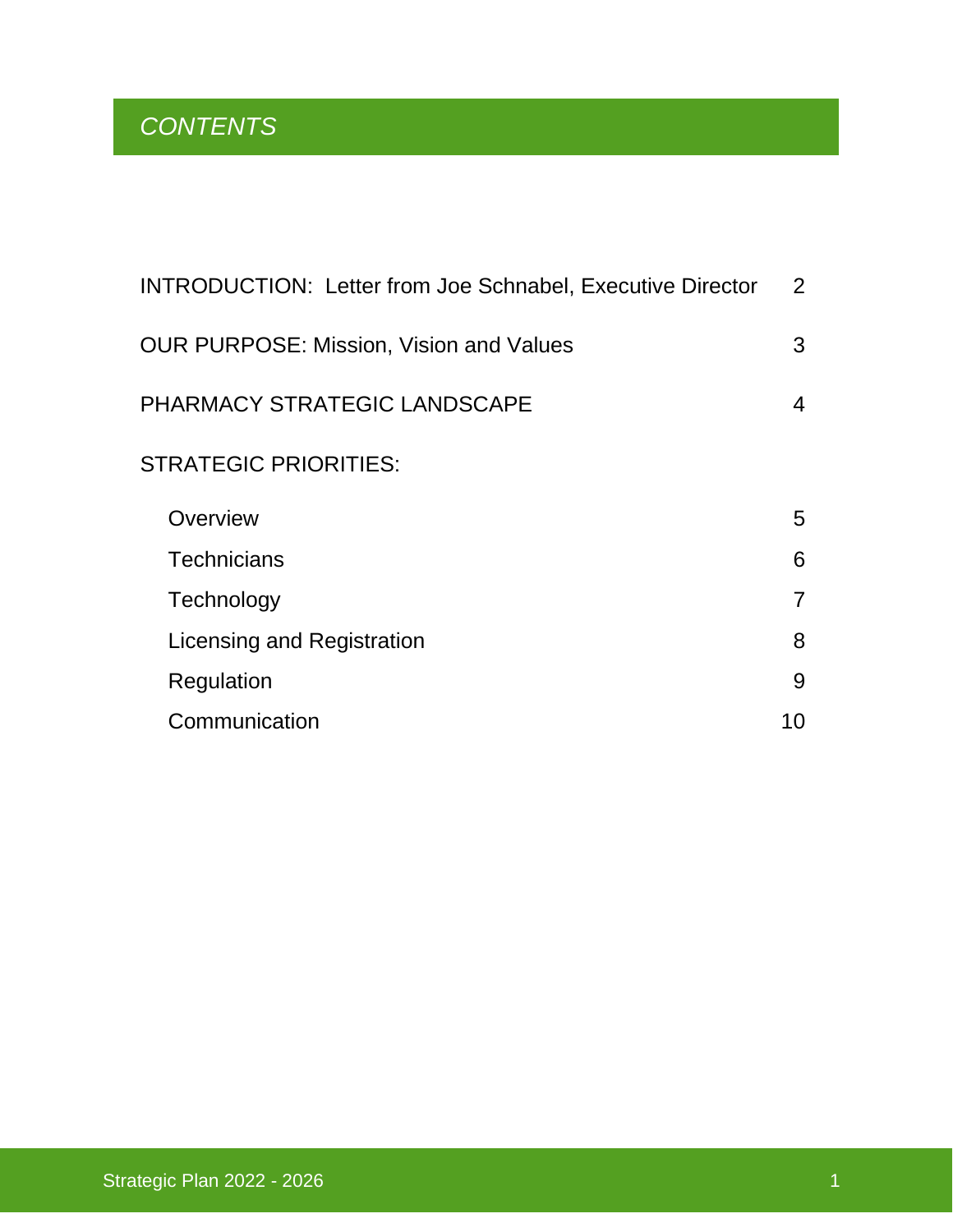# *INTRODUCTION*

On behalf of the Board members and staff of the Oregon State Board of Pharmacy, I am pleased to present the Board's Strategic Plan for 2022-2026. The purpose of this plan is to outline the direction and priorities which have been established by the Board and which will ensure that pharmacy practice is regulated in the interest of public health and safety, result in exceptional service to our licensees and registrants, and advance the health of Oregonians.

Over the past two years, the board and staff have been working to implement the 2020-2024 Strategic Plan that was adopted in early 2020. Little did we know at that time, a global pandemic was beginning that would present extraordinary challenges to the public and the profession and would change pharmacy practice in significant ways. In addition, 2020 brought devastating wildfires to several areas in Oregon that further impacted the public and profession. Pharmacists, interns and pharmacy technicians throughout the state have been asked to go above and beyond their already demanding roles to provide vaccinations, testing, and prescription services. The board and staff are extremely appreciative of the extraordinary professionalism and selflessness of pharmacists and technicians in serving the needs of Oregonians during these public health emergencies.

We would like to acknowledge the input of stakeholders who share their views on priorities for pharmacy regulation that allows pharmacists, pharmacy technicians and drug outlets to provide the best possible care to all Oregonians. The practice of pharmacy and pharmaceutical supply chain have continued to undergo profound change due to technological advances, changes in healthcare delivery, increasing complexity in the supply chain, fragmentation of care, remote practice, social and political shifts, drug shortages, health disparities, access issues, opioid abuse, compounding and medication safety, natural disasters, and a variety of political and economic forces. We are committed to continuing to assure that pharmacy services are provided in a way that prevents healthcare disparities and to continue our affirmative action, diversity, equity and inclusion efforts in recruitment and retention of Board and Committee members and staff.

The five strategic goal areas outlined in this Strategic Plan will continue to guide the work of the Board and staff to create the regulatory structure necessary to incorporate and encourage the best pharmacy practices to ensure public health and safety. This plan will be reviewed and updated annually to assess progress and to encourage safe and equitable delivery of pharmacy services. The five strategic goal areas include:

- **Technicians**
- **Technology**
- **Licensing and Registration**
- **Regulation**
- **Communication**

As we begin to implement these initiatives, we encourage continued active engagement with the Board and participation in Board Meetings, Committee Meetings, Rules Hearings, and other Board activities.

Joe Schnabel, Pharm.D., R.Ph. Executive Director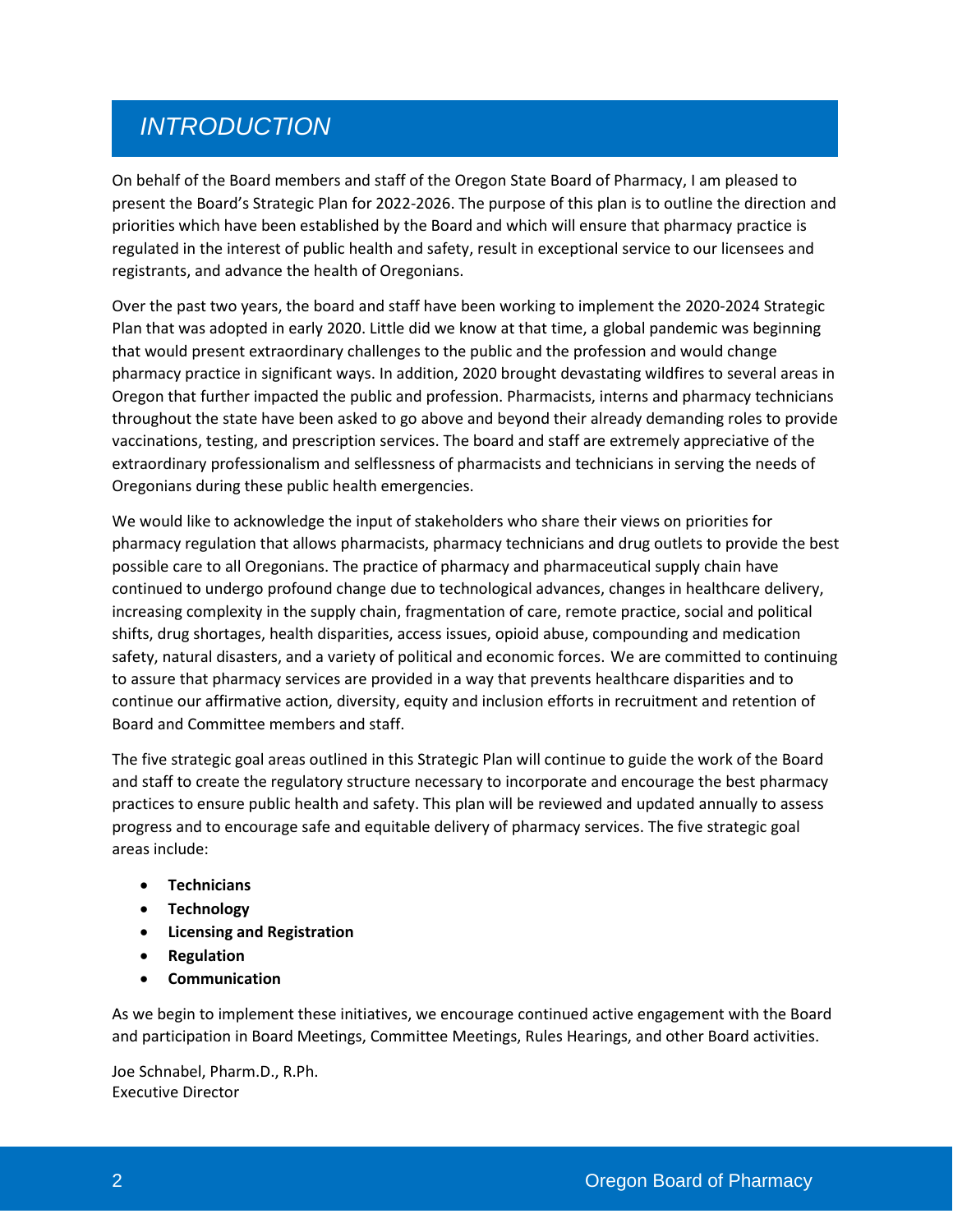# *OUR PURPOSE*

## *Mission*

The Oregon Board of Pharmacy serves to promote and protect public health, safety, and welfare by ensuring high standards in the practice of pharmacy and through effective regulation of the manufacture and distribution of drugs.

### *Vision*

Partners for a Healthy Oregon

### *Values*

These values reflect both how our Board and staff strive to conduct ourselves, and the behaviors we seek to instill across the practice of pharmacy in Oregon.

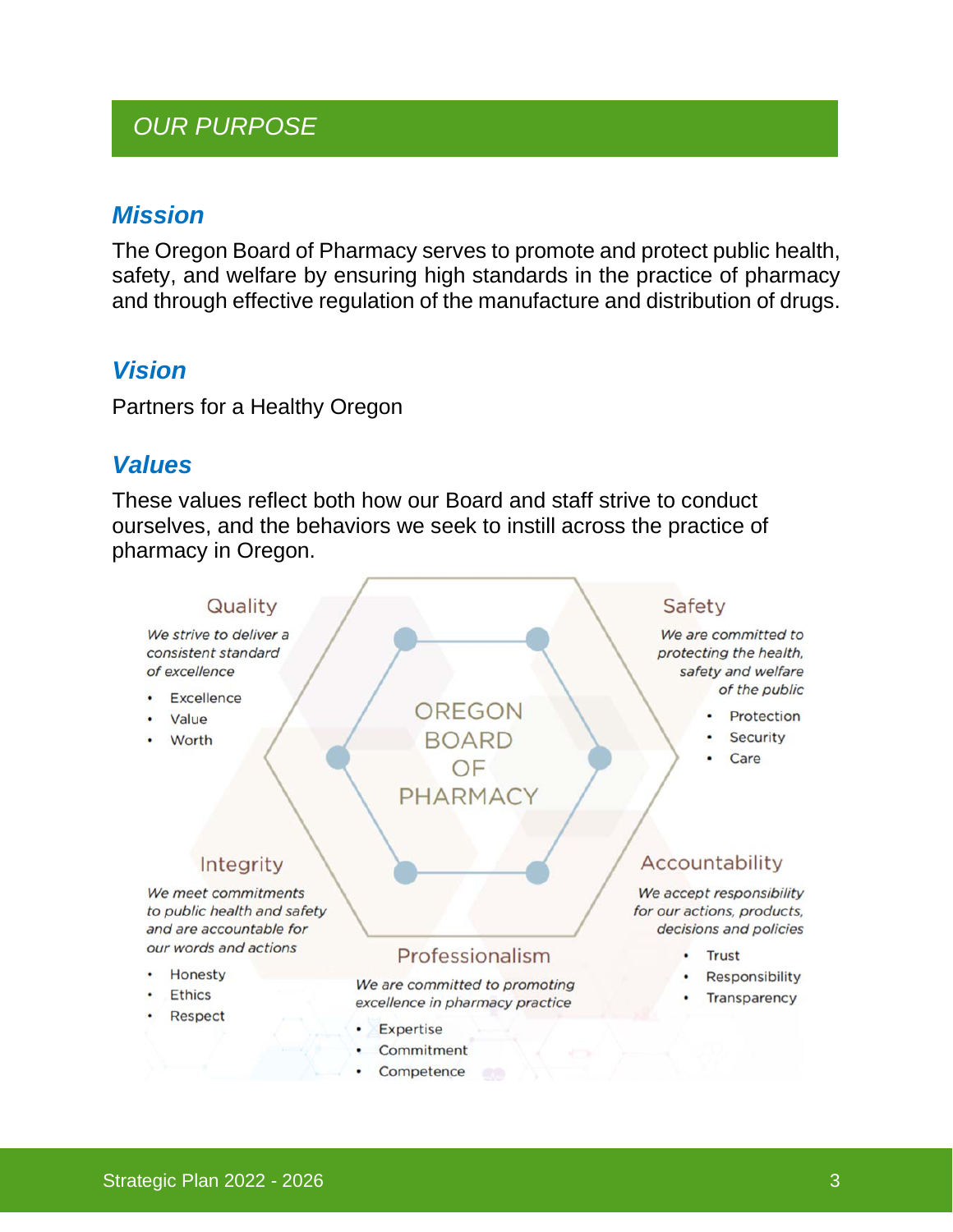## *PHARMACY STRATEGIC LANDSCAPE*

Transformation of healthcare, pharmacy practice and society has occurred since early 2020 due to the COVID-19 pandemic. This will likely be a profoundly pivotal event in each of our lives and will have far-reaching consequences on the delivery healthcare, pharmacy practice, and our way of life.

A variety of changes in how pharmacy services are delivered is impacting the Board's regulatory activities, daily work and strategic priorities. Many of these changes offer potential benefits to the public, the pharmacy profession and health care while others pose clear risks. All, however, require careful monitoring and response from the Board to ensure public safety is maintained and that licensing, regulation, enforcement and outreach efforts reflect the evolving landscape.

Some of the issues facing the Board of Pharmacy include:

*Access and distribution:* The COVID-19 pandemic has demonstrated the value of pharmacists, pharmacy interns, and pharmacy technicians as the most accessible healthcare professionals able to deliver essential services, such as vaccinations, testing, and therapeutics.

*Economic and social impacts:* The economics of pharmacy along with pharmacists and pharmacy technicians leaving the profession has resulted in challenges for the public seeking pharmacy services. Pharmacies have been closing and staff have been resigning in numbers that are impacting access to pharmacy services, particularly in rural Oregon.

*Regulatory trends:* The move to remote practice and telework has impacted pharmacy service models and regulation. Improvements in technology and the need to assure equitable access to pharmacy services for all Oregonians has necessitated new regulatory approaches. The Board supports such rule changes when they result in improved access, efficiency, and protection of the public health, safety and welfare.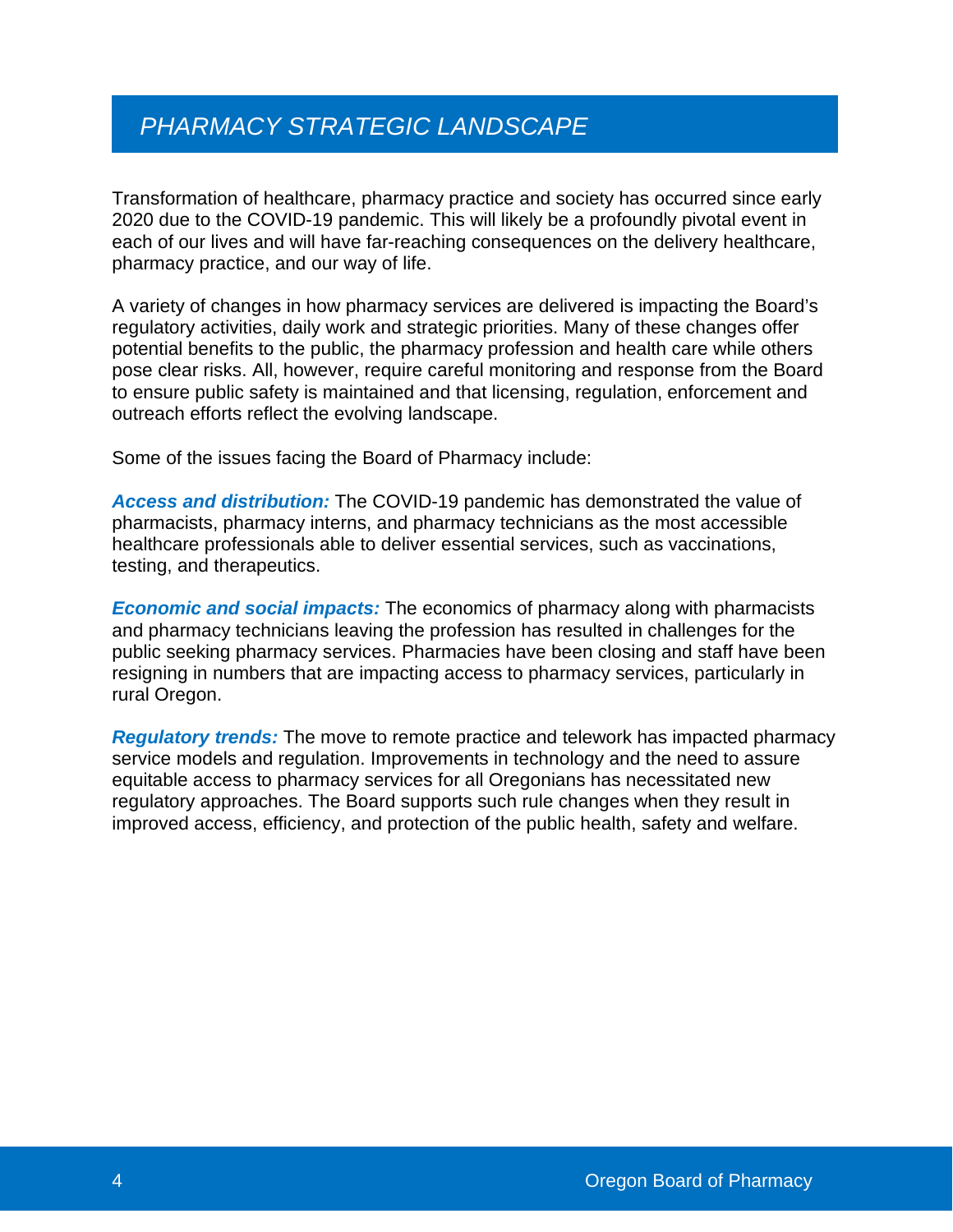## *STRATEGIC PRIORITIES*

At its Strategic Planning meeting in November 2021, the Board, Executive Director and the staff leadership team identified and evaluated a wide range of trends and challenges facing the practice of pharmacy and our agency. This process and deliberation led to agreement that the five critical Strategic Areas of focus identified in 2019 will remain the same for the 2022-2026 period and upon which the board's attention and resources will be focused.

#### **TECHNICIANS**

**Goal:** *Articulate the regulatory structure where the accountabilities of pharmacists and the role of pharmacy technicians are aligned to enhance safety, access, service and efficiency*

#### **TECHNOLOGY**

**Goal:** *Articulate the regulatory structure where the accountabilities of pharmacists and the use of technology are aligned to enhance safety, access, service and efficiency*

#### **LICENSING and REGISTRATION**

**Goal:** *Clarify licensing and registration categories to promote appropriate professional licensure and drug outlet registration*

#### **REGULATION**

**Goal:** *Systematically refresh rules and standardize the rule development approach to improve clarity and compliance*

#### **COMMUNICATION**

**Goal:** *Improve and maintain stakeholder and public engagement through proactive communication strategies*

The Board indicated that meaningful progress has been made in each goal area and additional work remains to be completed over the next two to four years. We will regularly assess progress and refine our goals and resource commitments as we work to achieve these key objectives.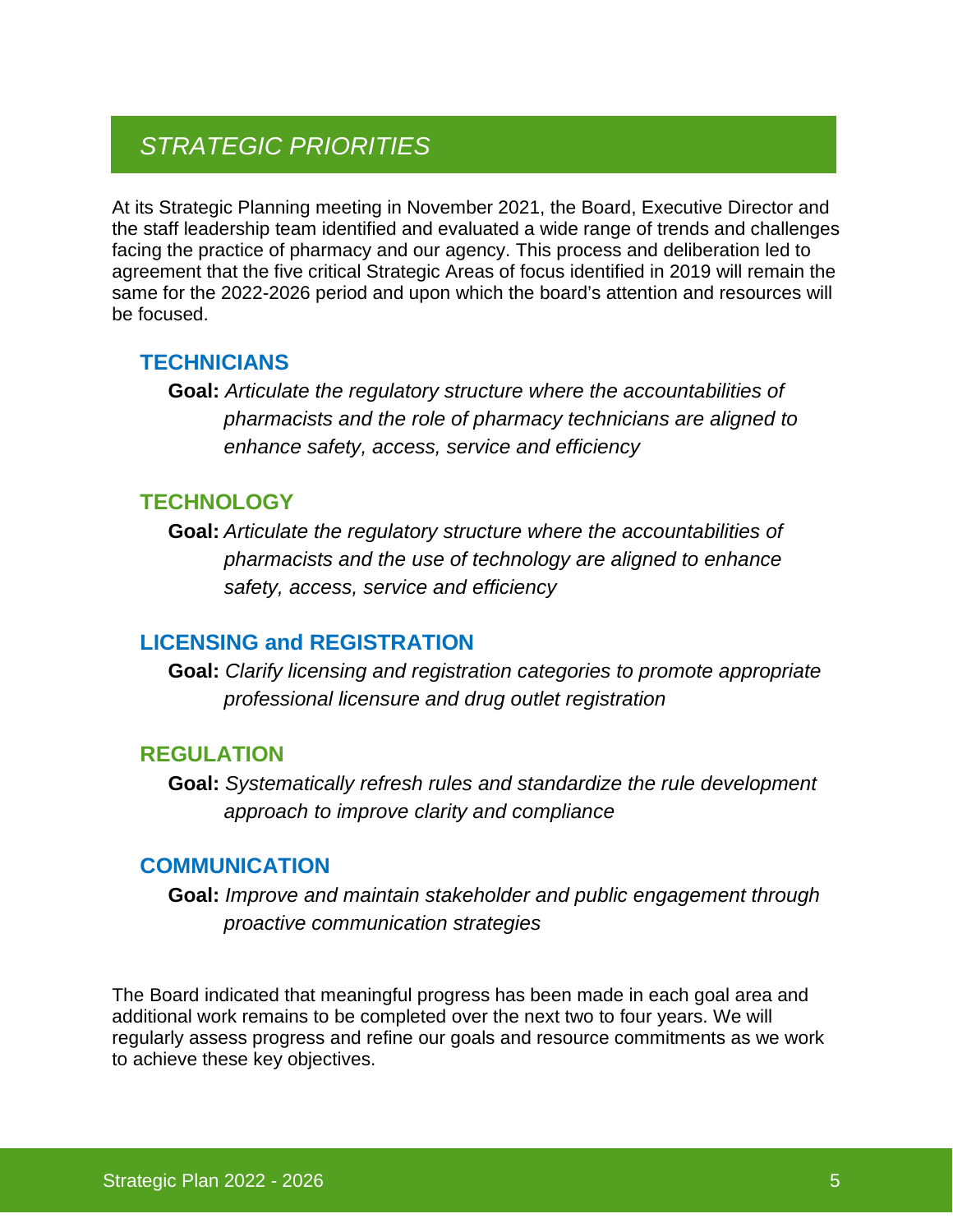# *TECHNICIANS*

*Goal: Articulate the regulatory structure where the accountabilities of pharmacists and the role of pharmacy technicians are aligned to enhance safety, access, service and efficiency*

The Board seeks to develop clear rules to ensure that pharmacists understand their legal scope of practice and their accountability to provide patient care services and safe pharmacy practices. Rules permitting pharmacists to more fully and effectively utilize technician support must be structured to improve safety, access and patient care services.

The Board seeks rule alignment to clearly describe the role of pharmacy technicians and how they assist the pharmacist in the practice of pharmacy. Regulatory structures developed for technician roles should delineate requirements for training, quality assurance, and pharmacist supervision.

#### **Key Actions:**

- *1.* Revise rules to make Pharmacy Technician (PT) license renewable indefinitely and remove five-year waiting period for reapplication of lapsed PT licenses.
- *2.* Review technician licensing and training rules to remove barriers to licensure for those wishing to become licensed and renew their license.
- *3.* Evaluate the impact of a single, renewable pharmacy technician license.
- *4.* Evaluate role of national certification as a requirement for licensure and assess those pharmacy technician functions in the assistance of the practice of pharmacy for which national certification would enhance public health and safety.
- 5. Review and assess applicable statutes for the development of rules that clearly articulate the responsibilities of a pharmacist and functions that only a pharmacist may perform.

- Adoption of revised rules for pharmacy technician licensure.
- Adoption of revised rules for pharmacy technician training.
- Adoption of revised rules for pharmacist supervision, direction and control of pharmacy technicians
- Evaluation and board decision on the role of national certification in the licensing process.
- Enhanced capacity for pharmacist provision of patient care services while maintaining safety in dispensing services.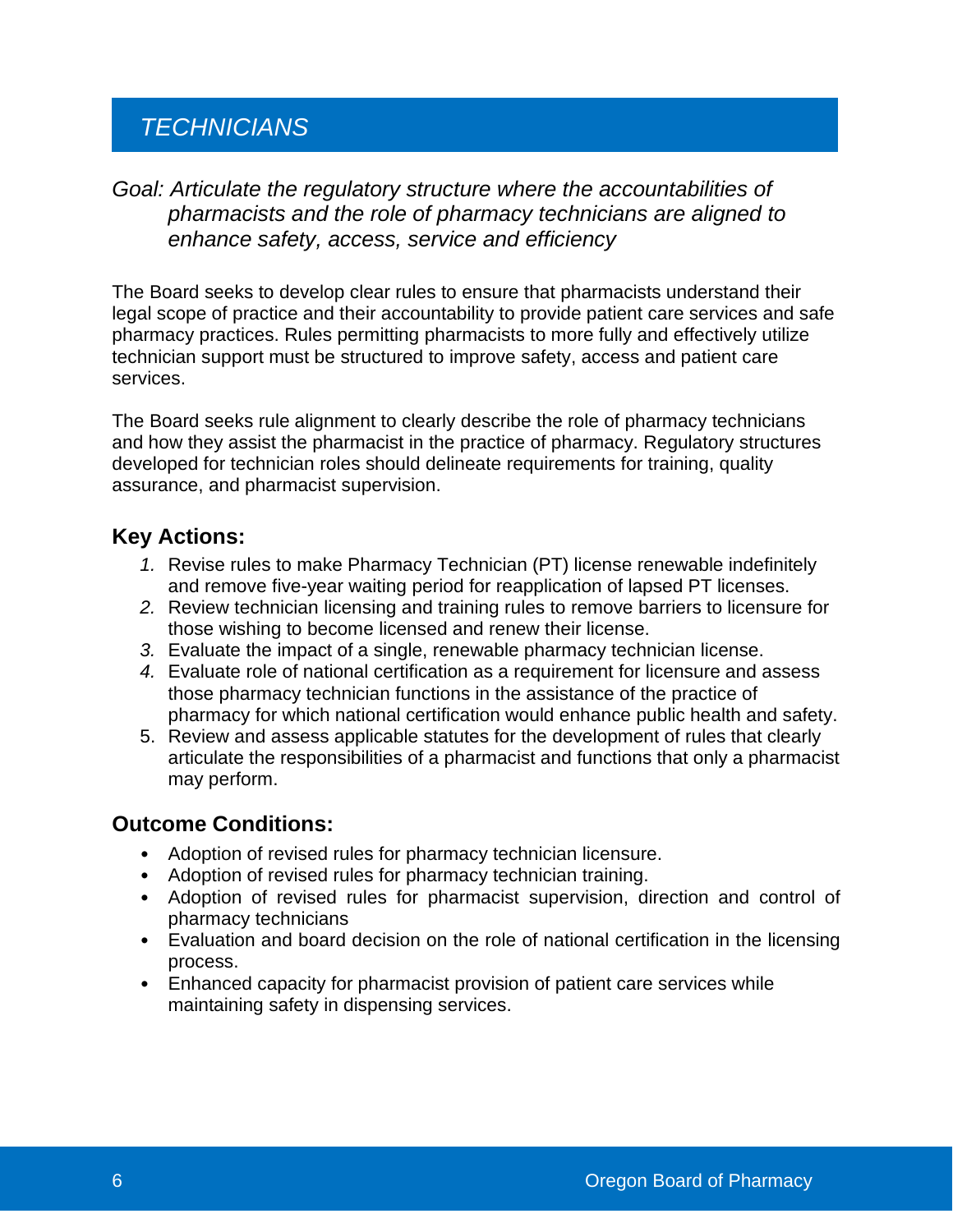# *TECHNOLOGY*

*Goal: Articulate the regulatory structure where the accountabilities of pharmacists and the use of technology are aligned to enhance safety, access, service and efficiency*

The Board seeks to develop clear rules to ensure that pharmacists understand their scope of practice and their accountability to provide patient care services and safe pharmacy practices while permitting the use of technologies that improve safety, access, service and efficiency. Regulatory structures developed for use of technology should be function-based and delineate pharmacist and drug outlet accountabilities for each critical stage of automated processes.

### **Key Actions:**

- 1. Implement Remote Dispensing Site Pharmacy (RDSP) rules and amend them as more is learned from experiences of pharmacists, Certified Oregon Pharmacy Technicians, and the public about their effectiveness at maintaining public health and safety while improving access to pharmacy services.
- 2. Draft and adopt rules for Pharmacy Prescription Lockers (PPL). Amend the PPL rules as more is learned from experiences of pharmacists, technicians, and the public about their effectiveness at maintaining public health and safety while improving access to medications and supplies.
- 3. Draft and adopt rules for kiosks. Amend the kiosk rules as more is learned from experiences of pharmacists, technicians, and the public about their effectiveness at maintaining public health and safety while improving access to medications and supplies.
- 4. Amend Remote Dispensing Machine (RDM) and Remote Distribution Facility (RDF) rules to align with RDSP and PPL rules.

- Number of RDSPs registered in Oregon each year.
- Compliance cases involving RDSPs and their affiliated pharmacies.
- Number of PPLs registered in Oregon each year.
- Compliance cases involving PPLs and their affiliated pharmacies.
- Draft rules for Board consideration that clearly delineate the use of new technology and pharmacist accountabilities in the practice of pharmacy.
- Defined accountabilities for each critical step in automated processes.
- Enhanced capacity for pharmacist provision of patient care services while maintaining safety in dispensing services.
- Effective quality assurance plan applied to all automated pharmacy processes.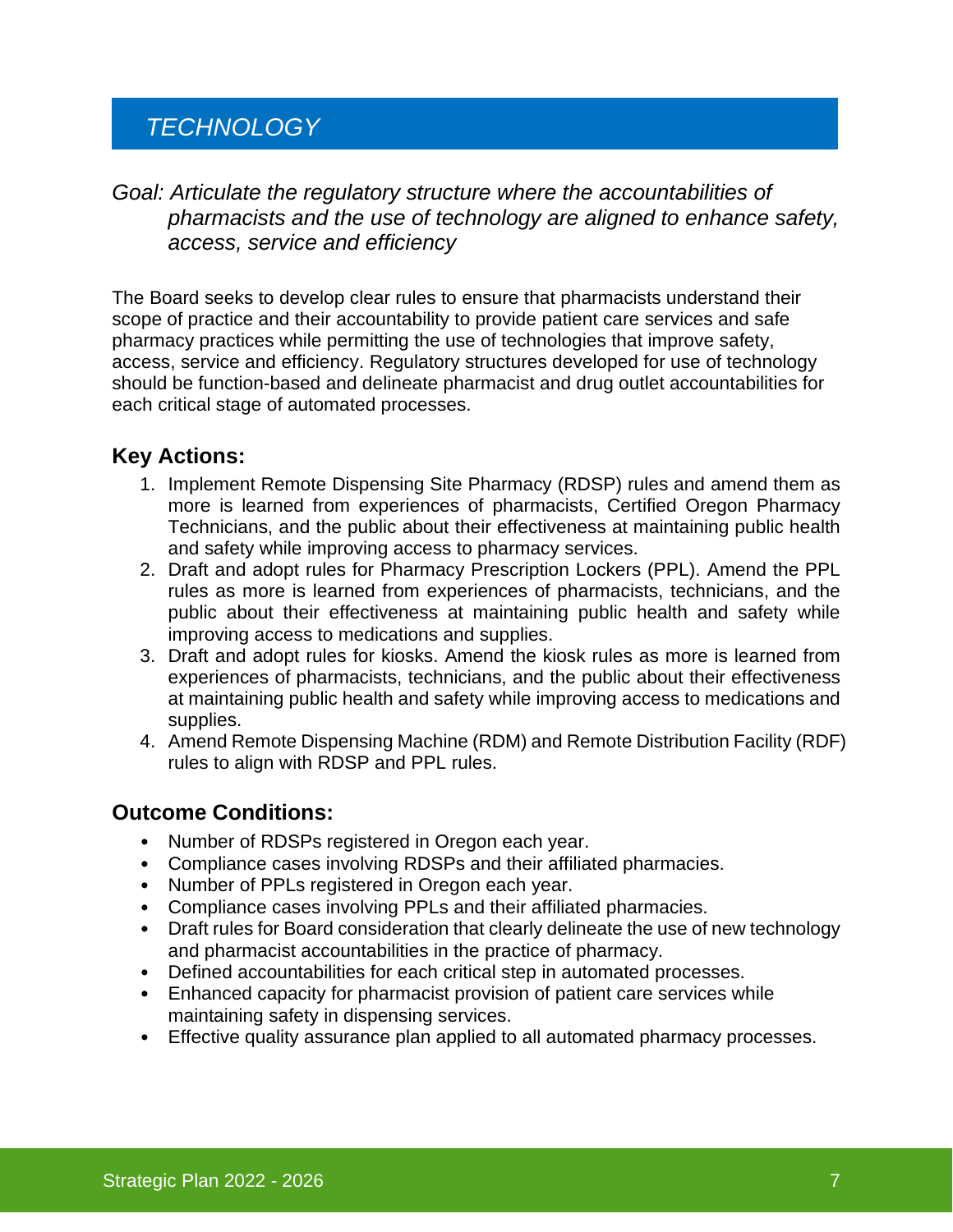## *LICENSING and REGISTRATION*

#### *Goal: Clarify licensing and registration categories to promote appropriate professional licensure and drug outlet registration*

The Board promotes patient safety through appropriate licensing and registration of all licensees and drug outlets engaged in the practice of pharmacy or assistance in the practice of pharmacy and in the manufacture, dispensing, delivery or distribution of drugs, devices and supplies. License and registration categories should clearly guide applicants to the appropriate license type.

### **Key Actions:**

- 1. Review technician licensing and training rules to remove barriers to licensure for those wishing to become licensed and renew their license.
- 2. Create and implement a consistent, ongoing process to evaluate applicable statutes for each drug outlet registration type and develop rules that clearly outline the appropriate registration type for each outlet.
- 3. Evaluate legislative and budgetary considerations that may be required to implement changes to drug outlet registration types.

- Draft rules for Board consideration that clarify the appropriate registration type for each drug outlet.
- Decrease in questions from applicants regarding appropriate registration type for which to apply.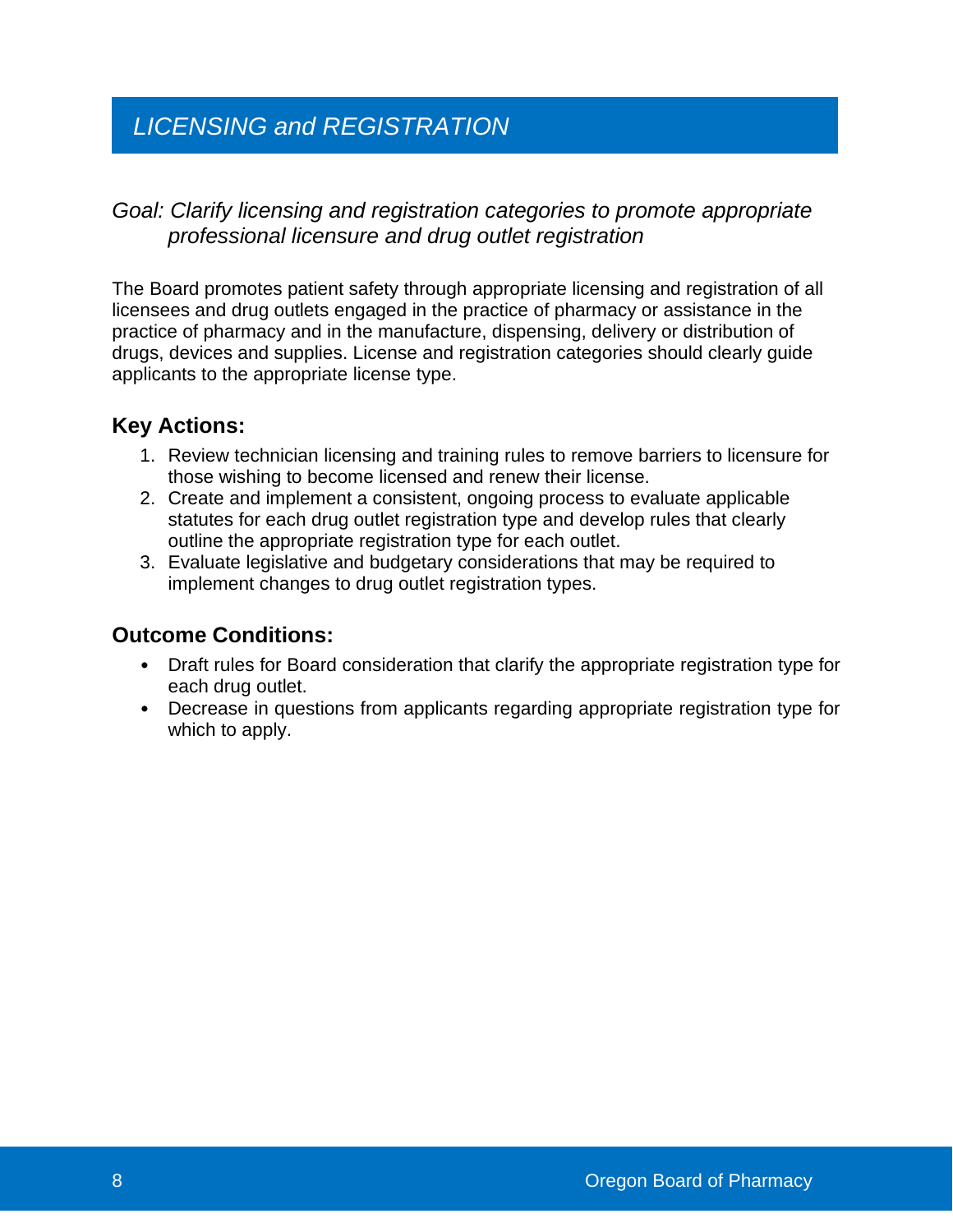# *REGULATION*

#### *Goal: Systematically refresh rules and standardize rule development to improve clarity and longevity*

The Board proactively reviews and updates rules to provide clear expectations to licensees and registrants to promote compliance and patient safety. Rule updates should emphasize clarity and longevity that allows practice variation that improves safety, access, service and efficiency.

### **Key Actions:**

- 1. Identify and complete process for submitting a legislative concept for board to compel licensees to undergo substance use disorder evaluation for compliance cases involving substance use.
- 2. Update Continuing Pharmacy Education rules to create clear expectations that guide licensees in professional development that improves their ability to safely engage in contemporary pharmacy practice.
- 3. Evaluate current state of pharmacy practice in Oregon and convene Safe Pharmacy Practice Conditions workgroup to develop rules to assure that clearly outline requirements for safe pharmacy practice in all pharmacy settings.
- 4. Create standard procedures and schedule to accomplish five-year rule review that emphasizes clarity and durability.
- 5. Conduct routine, scheduled, and systematic review of Board of Pharmacy rules by Division and draft revisions for Board consideration.

- Legislative concept submitted for substance use disorder evaluations for 2023 legislative session.
- Improved compliance rate with Continuing Education audits and reduce resources used to conduct such audits.
- Improved safe pharmacy practice conditions in all pharmacy settings and reduced licensee and public complaints regarding pharmacy practice conditions and services.
- At least four divisions are reviewed, updated and presented to Board for consideration annually.